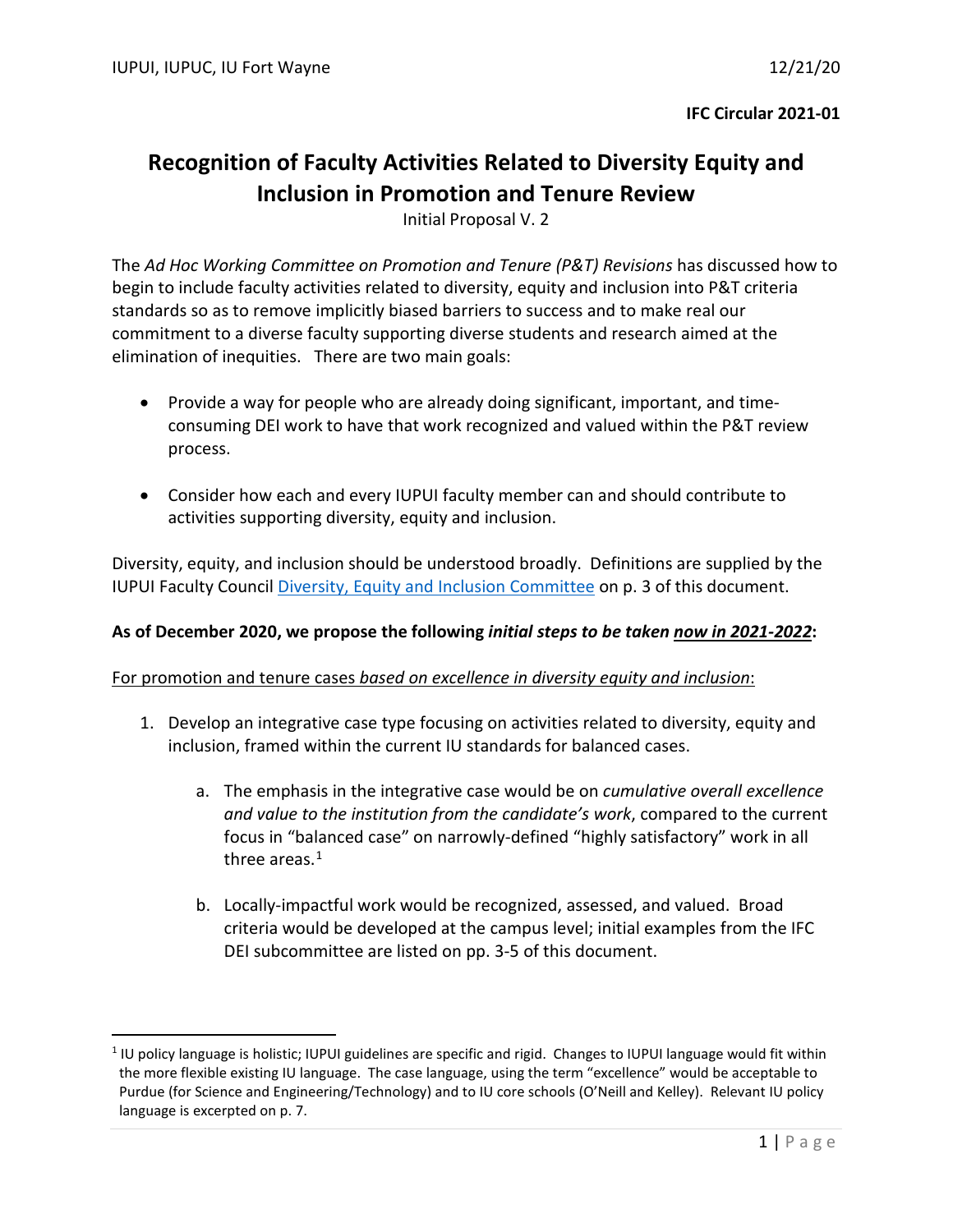2. Charge schools and departments with developing school-specific criteria for a DEIfocused integrative case.

#### For *all* promotion and tenure cases:

- 1. Incorporate visually distinctive markers to signify activities related to diversity, equity and/or inclusion (similar to markers for work with students) into the IUPUI P&T CV format.
- 2. Allow candidates to provide, within e-dossier, a focused and comprehensive listing as well as reflective discussion of their DEI activities and accomplishments. Some mention would be made of this in the candidate statement, with more details included in a different part of the dossier, similar to details about research and teaching.
- 3. Enhance the ability of DMAI to capture DEI work accurately (note that there is a current UFC working group focusing on this).
- 4. Schools and departments should examine what role diversity, equity and inclusion activities would have in annual merit reviews and promotion criteria (included in the overall timeline for 2021-2022).

It is important to note that there would be no other changes in process for cases based on excellence in research, teaching, or service, or with the balanced case as currently defined. Work would continue to be categorized under research, teaching, or service, retaining the current prohibition on double-counting of products.

## **We propose that the following steps be addressed in the next phase of this initiative (2022- 2023):**

- Other types of integrative cases may be developed, as appropriate, for foci aligned closely with campus mission and values (e.g., community-engaged service). [2"](#page-1-0)
- Consider revising or abandoning the "balanced case" model and replacing it with the integrative case.
- Consider encouraging most or all faculty to adopt the integrative case model.
- Review the three traditional categories of teaching, research, and service and the practice of "unitary binning" and consider abolishing the rule against double-counting of activities in more than one bin.
- Continue work focused at campus and school level on assessing and valuing locallyimportant work in areas other than diversity, equity and inclusion.

<span id="page-1-0"></span><sup>&</sup>lt;sup>2</sup> A group is already working on public/community-engaged case types, and, there may be overlap with DEI cases.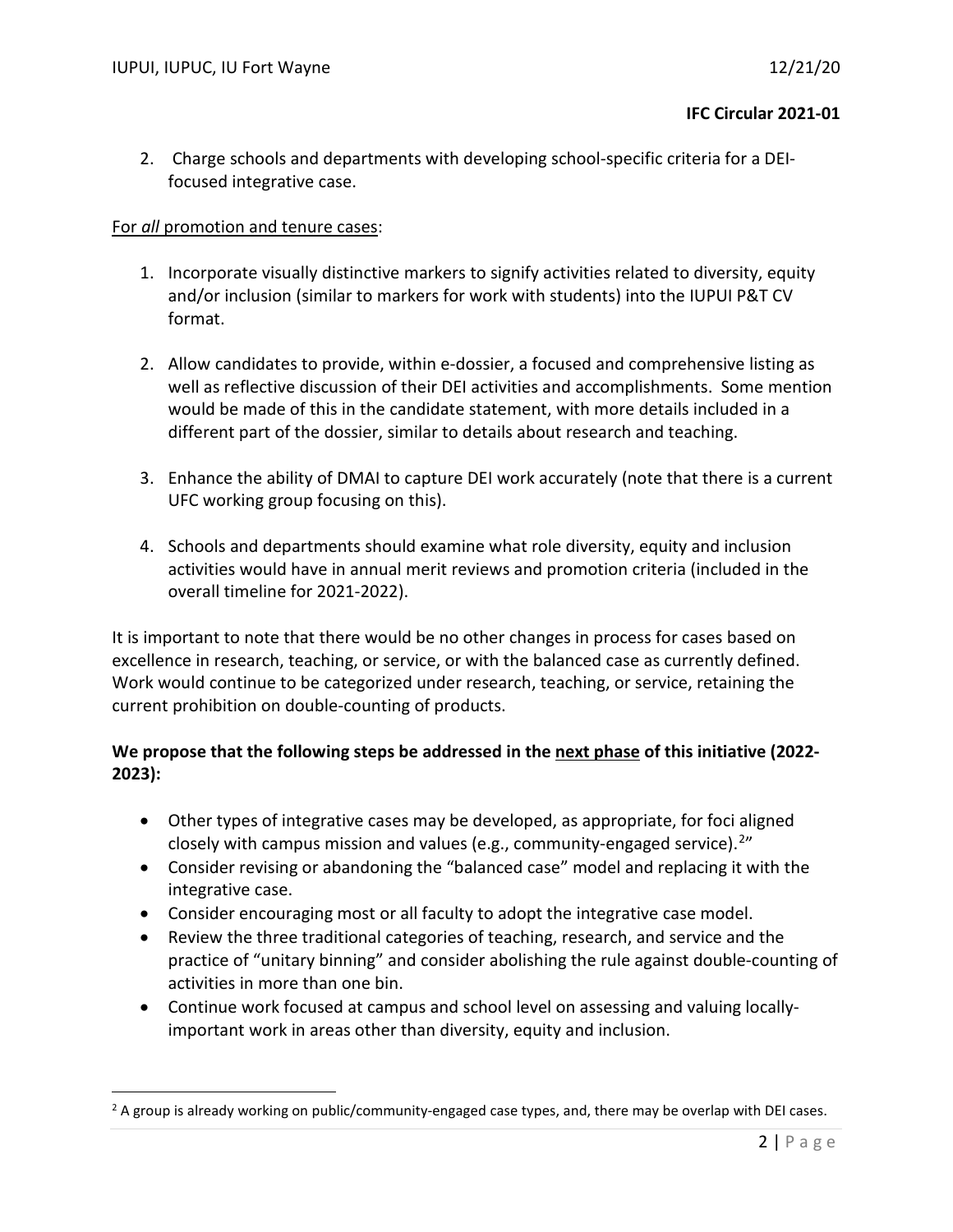- Revision of metrics, which themselves often are historically discriminatory and prone to yield inequities
	- o Research metrics: alternative methods to traditional mechanisms
	- o Teaching metrics: alternative methods to student evaluations

# **Definitions, Recommendations and Examples from the IUPUI Faculty Council DEI Committee - Subcommittee on DEI Work Metrics:**

## **Definitions:**

*Diversity*: Perceived human differences in appearance, thinking, and actions, shaped by historical and social systems of advantage and disadvantage. Diversity includes but is not limited to intersectional identities formed around ideas and experiences related to race, ethnicity, class, color, gender identity, gender expression, sexual orientation, age, size, disability, veteran status, national origin, religion, and/or marital status.

*Equity*: The promotion of access, opportunity, justice, and fairness through policies and practices that are appropriate for specific individuals and groups. While the term "equality" recognizes a common humanity, "equity" recognizes the distinct needs of individuals and groups, which cannot be addressed with generalized solutions that fail to acknowledge structural inequities.

*Inclusion*: An approach designed to ensure that the thoughts, opinions, perspectives, and experiences of all individuals are valued, heard, encouraged, respected, and considered. While "diversity" ensures adequate representation of human difference, "inclusion" solicits and centers diverse contributions.

#### **Recommendations from the IFC DEI Subcommittee on DEI Work Metrics:**

- Overlapping activities should count in various domains of faculty life as applicable.
- The generation of examples is a developmental process, open to incremental contributions as new activities related to DEI arise.
- An integrative case that demonstrates excellence and impact in DEI should exhibit a wide range of activities.
- DEI work that spans different categories of faculty work should be marked visibly in the CV, with a symbol (e.g.,  $*$ , +) or organized in a separate section (even if duplicative).
- DEI work should be assessed through annual reviews and weighted differentially as a measure of value.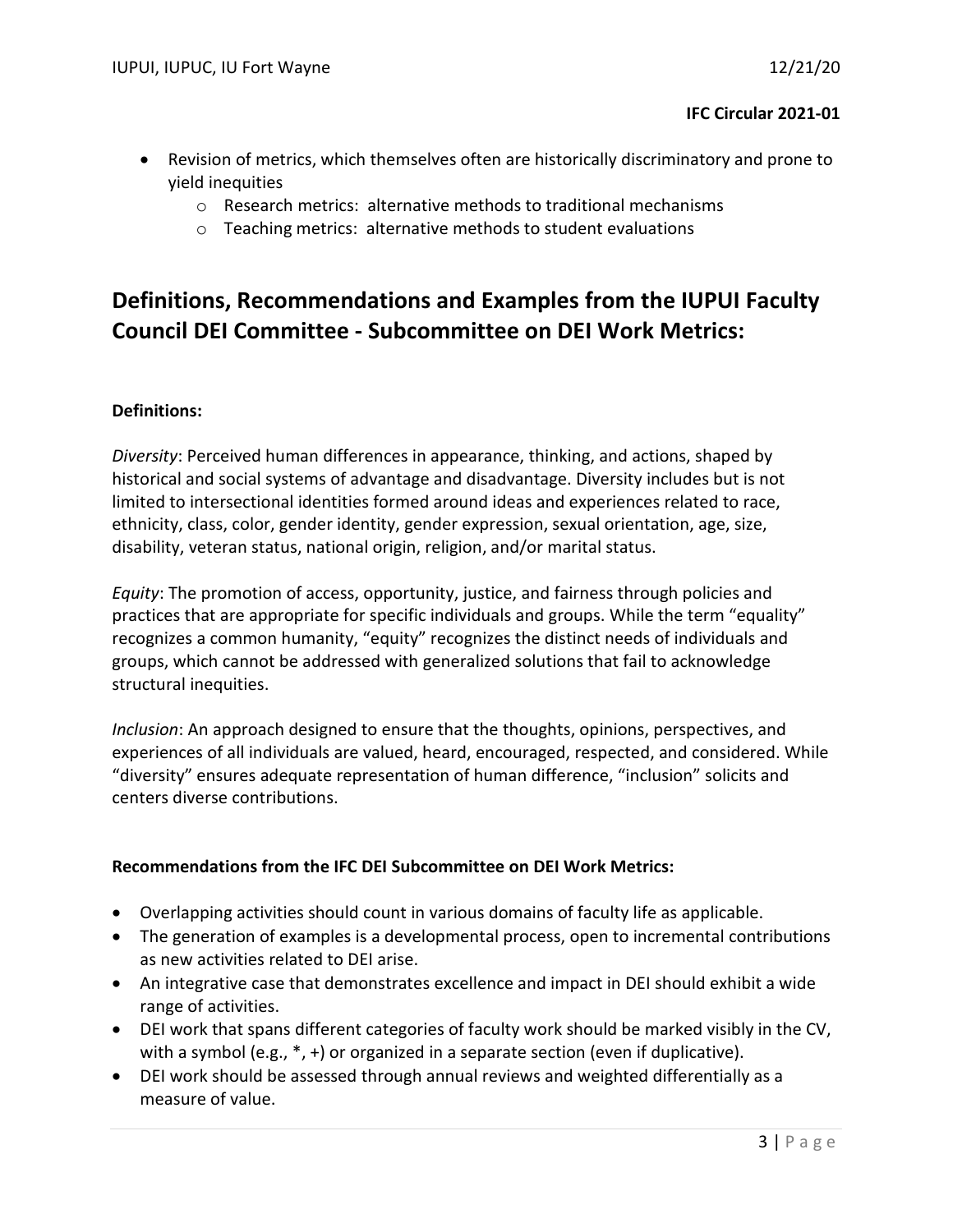• Ensuring accountability of faculty work in DEI is a demonstration of institutional responsiveness to ongoing student demand.

## **Examples of Activities and Outcomes Related to DEI: [3](#page-3-0)**

## **1. Publication**/Dissemination

- Publications about DEI in any venue demonstrating impact (e.g., targeted disciplinary venues) and/or through alternative ways of dissemination (e.g., altmetrics; blog analytics)
- Sharing related scholarship in open access journals, open platforms, or IUPUI institutional repositories [\(ScholarWorks](http://scholarworks.iupui.edu/) & [DataWorks\)](https://dataworks.iupui.edu/) to support knowledge equity
- Conference presentations and/or invited speaking engagements (e.g., **keynote addresses**, workshops, guest lectures); community-based, national, and/or international
- Policy work and impacts related to DEI

#### **2. Grants**

- Major grants related to DEI
- Grants serving communities of color or other marginalized communities
- Grants that include rationale related to DEI in the work/research to be conducted
- Internal grants awarded for DEI work

#### **3. Mentorship**

- Advising and/or **mentoring** underrepresented and/or international students (undergrad, graduate, professional students)
- Serving as an advisor to a student organization related to marginalized/minoritized groups (e.g., Black Student Union, Alliance for Immigrant Justice, Latino Student Association, etc.)
- Mentoring faculty/staff from underrepresented groups
- Mentoring faculty engaged in community-based research

<span id="page-3-0"></span><sup>&</sup>lt;sup>3</sup> The following examples delineate between what could constitute minimum standards (underlined) and standards that could equate to **excellence** (in bold).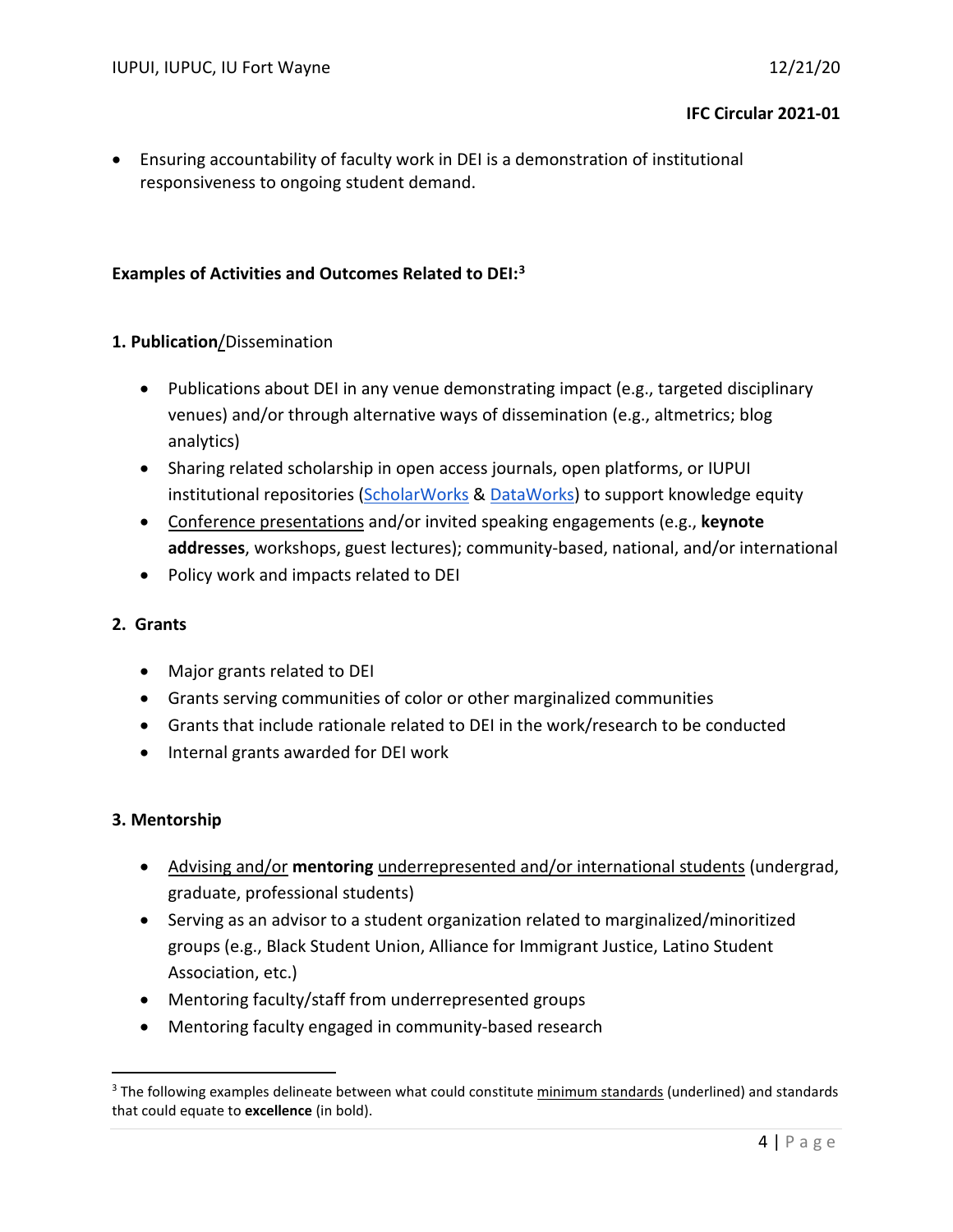• Program development and leadership targeting underrepresented high school students

#### **4. Teaching**

- Inclusive teaching practices (e.g., pedagogy, DEI content, multicultural courses, global perspectives)
- **Curriculum development and/or revision related to DEI**

#### **5. Research/Discovery/Creative Activity**

- **Research agenda pertaining to DEI (e.g., health disparities)**
- Any efforts of "diversifying"--e.g., collections; newly created programs; innovations/interventions related to DEI
- Elevate collection/data development practices to be more inclusive and equitable in an effort to better represent a diverse range of voices and perspectives
- Scholarship/research/creative activity focused on minoritized and diverse communities (e.g., community engaged research)
- Recruitment and/or retention of diverse research teams/personnel

#### **Service**

- Community board service linked to DEI
- Chairing a DEI-based board
- Community-based outreach to minoritized communities (e.g., programming for K-12 students, community organizations, religious institutions)
- Consulting work (paid or unpaid) related to DEI
- Any efforts to increase the presence of underrepresented groups and communities in open platforms
- Service on department, school, and/or campus committee pertaining to DEI work
- Leading/delivering DEI professional development programming
- **Chairing the department/school/unit diversity committee**
- **National service to the discipline related to DEI (e.g., elected position in national organization)**
- DEI professional development (e.g., trainings, workshops, certification, reading groups)
- **Policy work** and impacts related to DEI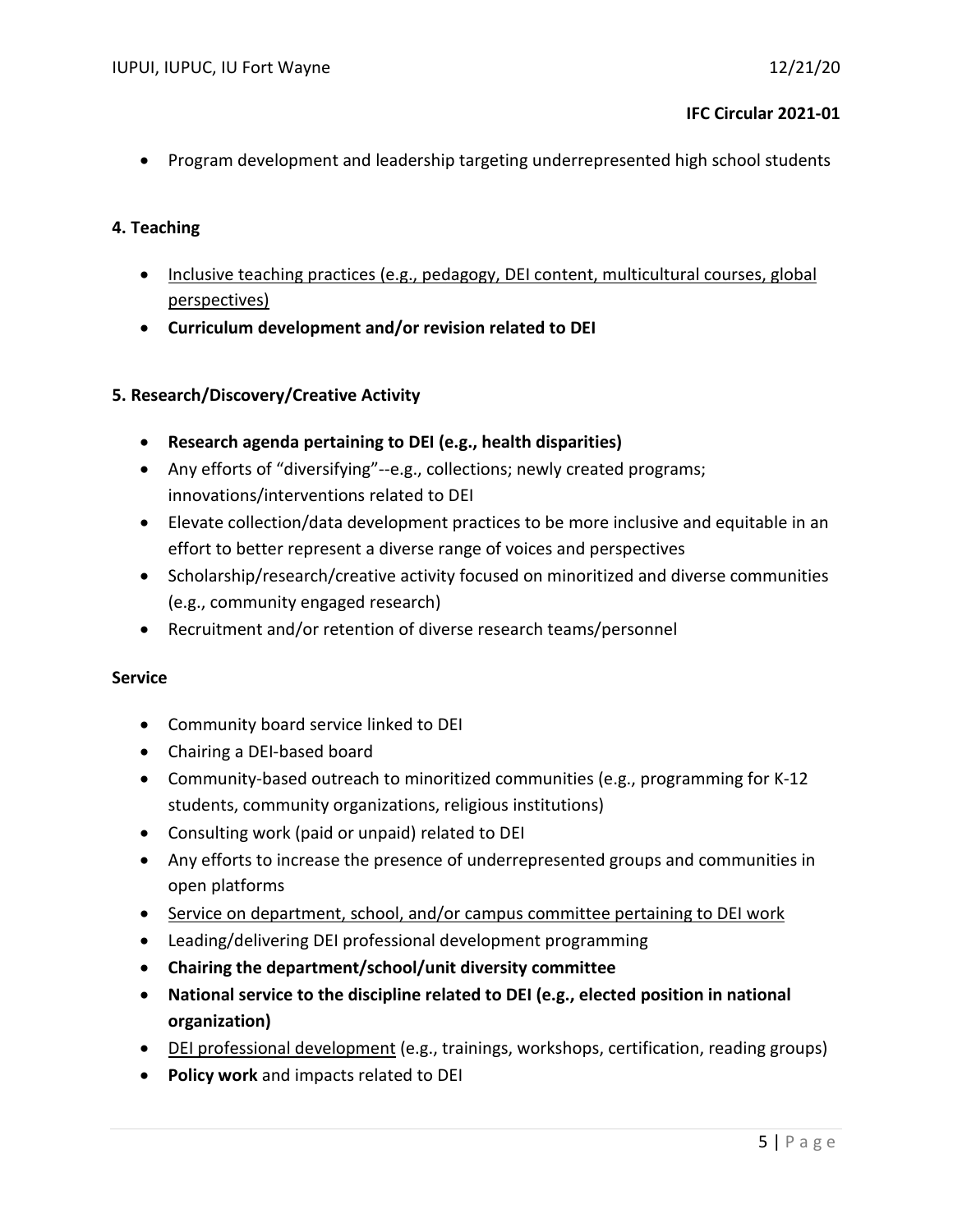- **Creating and/or leading programs** related to DEI, on campus and/or beyond (e.g., efforts that create spaces/programs that facilitate greater sense of belonging and a welcoming environment for marginalized students, faculty and/or staff)
- Serving on search committees when diverse membership is requested
- Providing exposure to the research produced by underrepresented groups in open knowledge environments

## **Community Engagement**

- **Community engaged research**
- Coaching and providing supports to community engaged researchers; engaging communities (e.g., building capacity)
- Policy work and impacts related to DEI
- Scholarship creation and/or management
- Active recruitment of diverse students

#### **Awards**

- National, international, local (campus), and/or community-based awards and/or recognitions for DEI work
- FACET membership based on DEI work